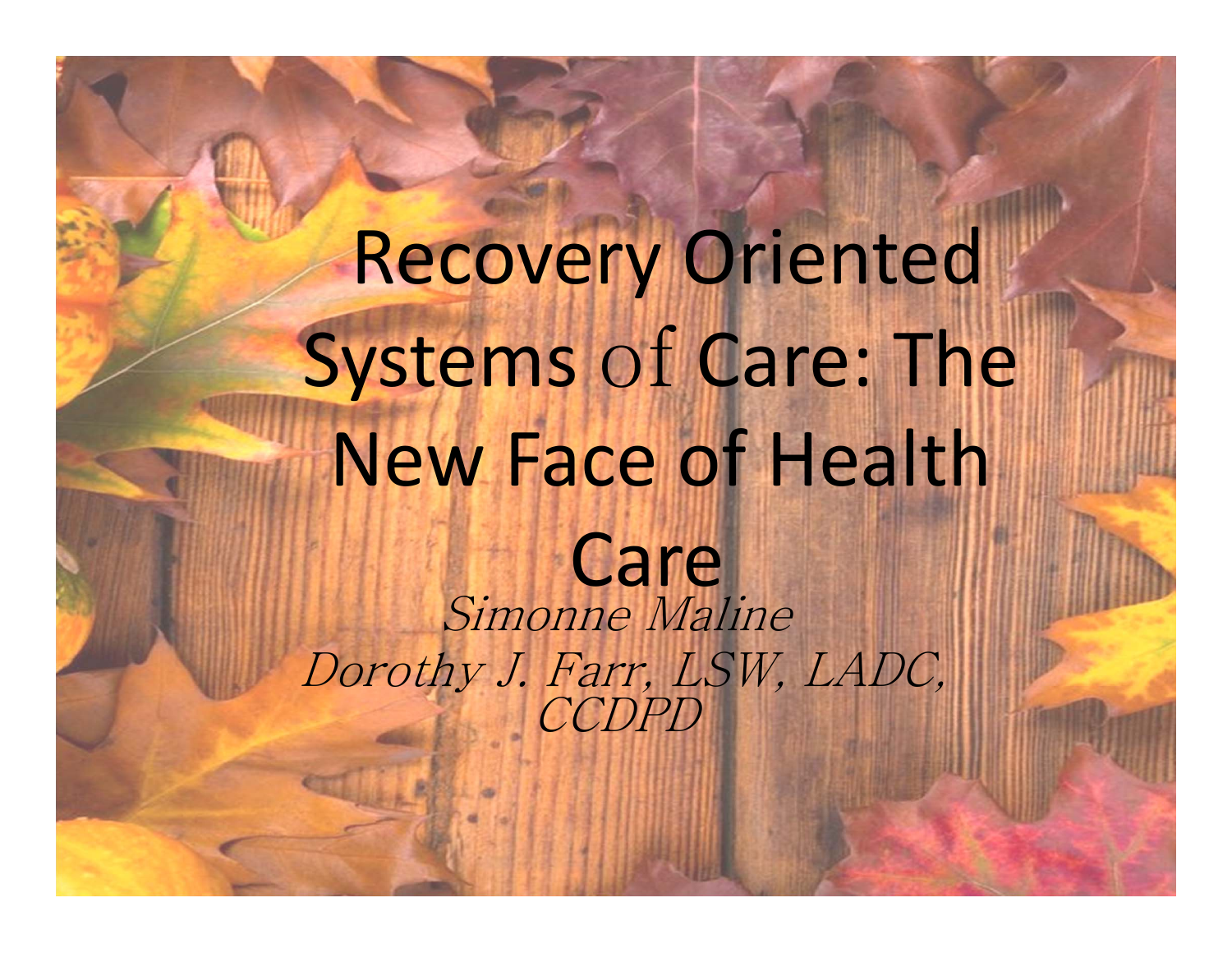## **Defining Our Terms**

OAMHS offers the following two definitions to distinguish between the process of recovery and the provision of recovery-oriented care by service providers.

- Recovery is: A journey of healing and transformation that enables a person to live a meaningful, satisfying, and contributing life in a community of his or her choice. Recovery is an individual process, a way of life, an<br>attitude, and a way of approaching life's challenges. The<br>need is to meet the challenges of one's life and find purpose within and beyond the limits of the illness while holding a positive sense of identity.
- Recovery-oriented care is: The treatment and rehabilitation that practitioners offer in support of the person's own recovery journey.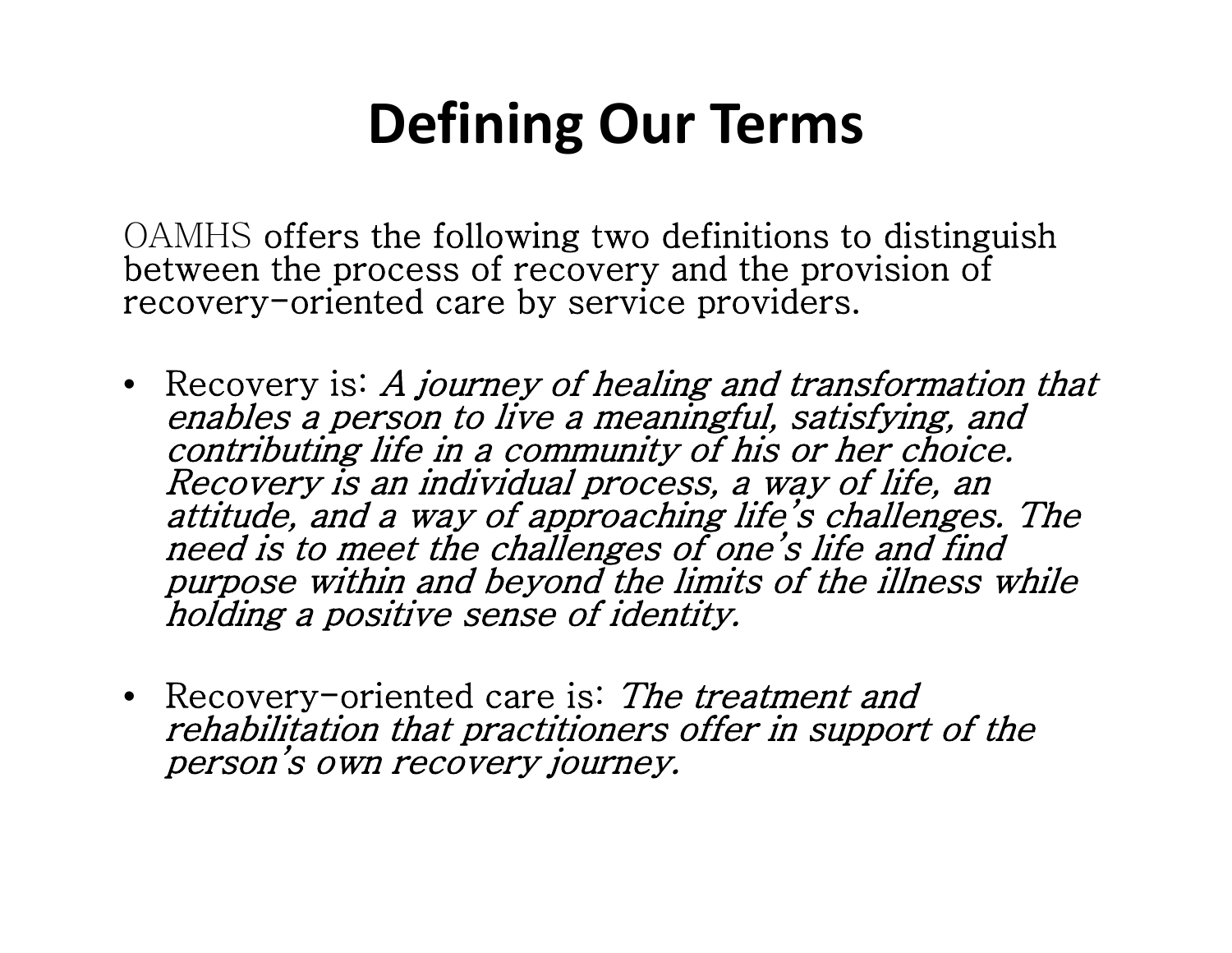# ROSC in the New Health Care Environment

•"A ROSC is a coordinated network of community-based services and supports that is person-centered and builds on the strengths and resiliencies of individuals, families, and communities to achieve abstinence and improved health, wellness, and quality of life for those with or at risk of alcohol and drug problems."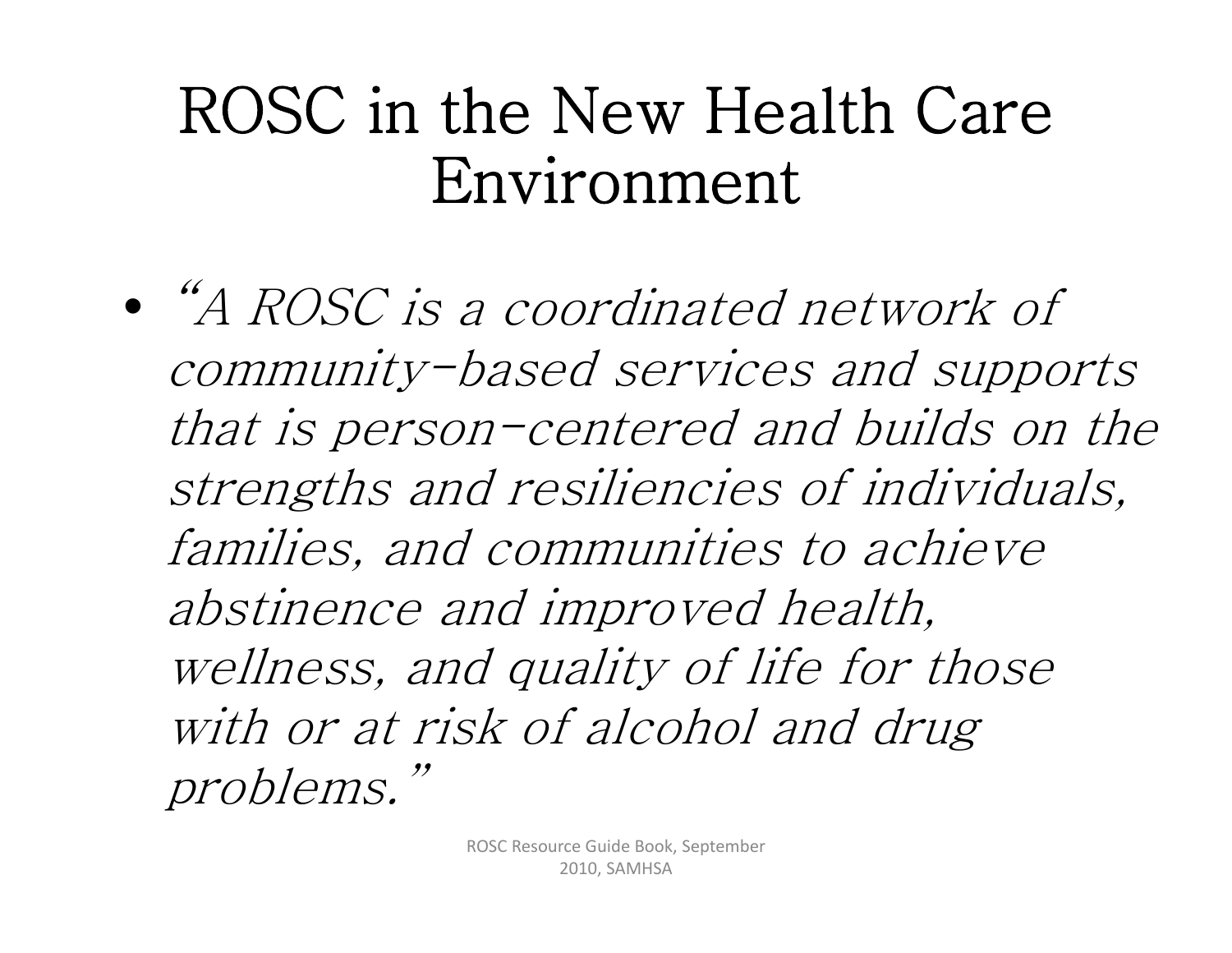|                                                   | <b>Prevention</b>                                                                                                                                                                                          | <b>Intervention</b>                                                                                                                     | <b>Treatment</b>                                                                                                                                                                                           | Post-<br><b>Treatment</b>                                                                            |
|---------------------------------------------------|------------------------------------------------------------------------------------------------------------------------------------------------------------------------------------------------------------|-----------------------------------------------------------------------------------------------------------------------------------------|------------------------------------------------------------------------------------------------------------------------------------------------------------------------------------------------------------|------------------------------------------------------------------------------------------------------|
| Recovery-<br><b>Oriented</b><br><b>Activities</b> | •Early<br>screening<br>before onset<br>•Collaborate<br>with other<br>systems,<br>e.g., Child<br>welfare<br><b>•Stigma</b><br>reduction<br>activities<br>•Refer to<br>intervention<br>treatment<br>services | <b>•Screening</b><br>•Early<br>intervention<br>$\bullet$ Pre-<br>treatment<br>•Recovery<br>support<br>services<br>•Outreach<br>services | •Menu of<br>treatment<br>services<br>•Recovery<br>Support<br>services<br><b>•Alternative</b><br>services and<br>therapies<br>•Prevention for<br>families and<br>siblings of<br>individuals in<br>treatment | <b>•Continuing</b><br>care<br>•Recovery<br>support<br>services<br>•Check-ups<br>•Self-<br>monitoring |

ROSC Resource Guide Book, September 2010, SAMHSA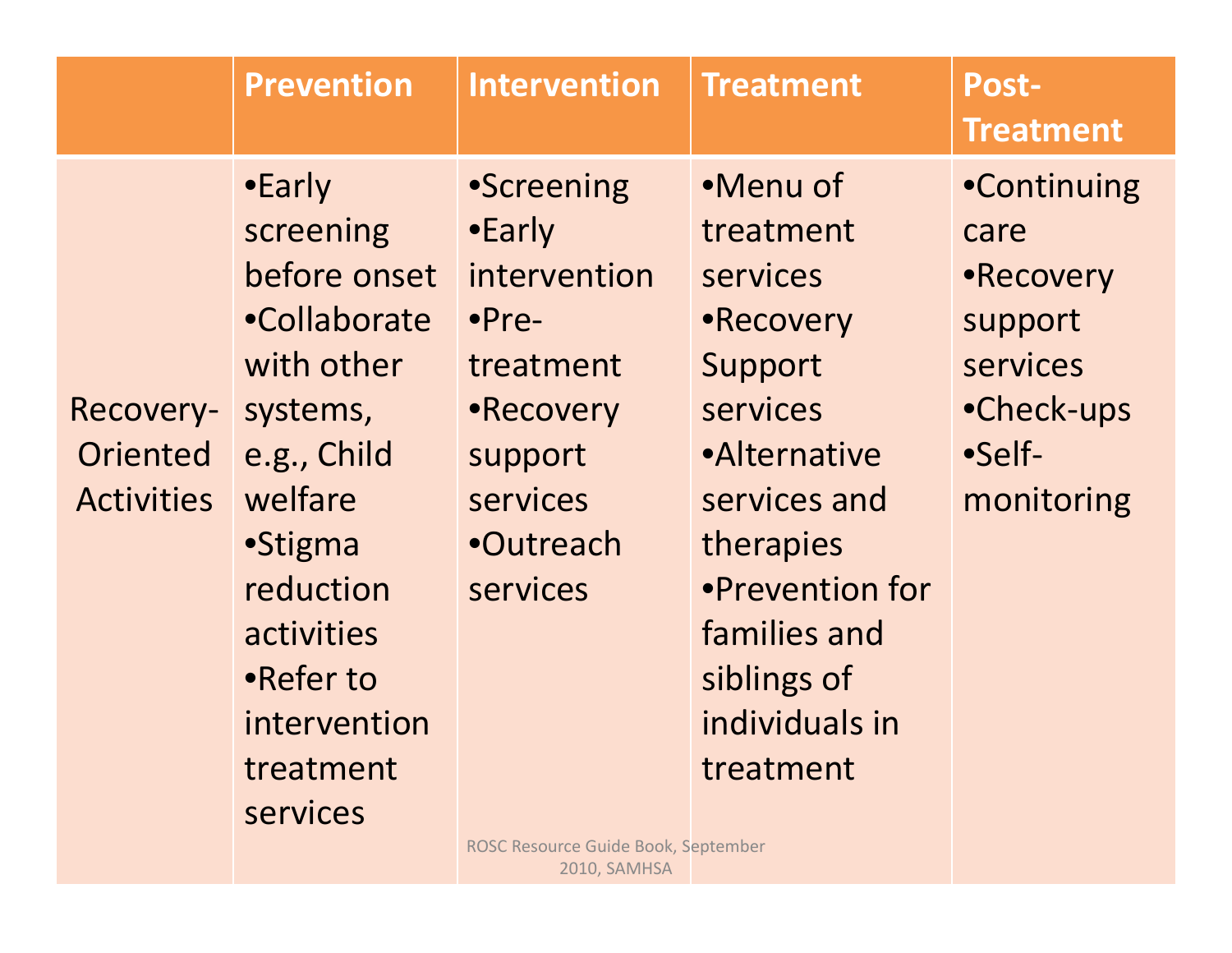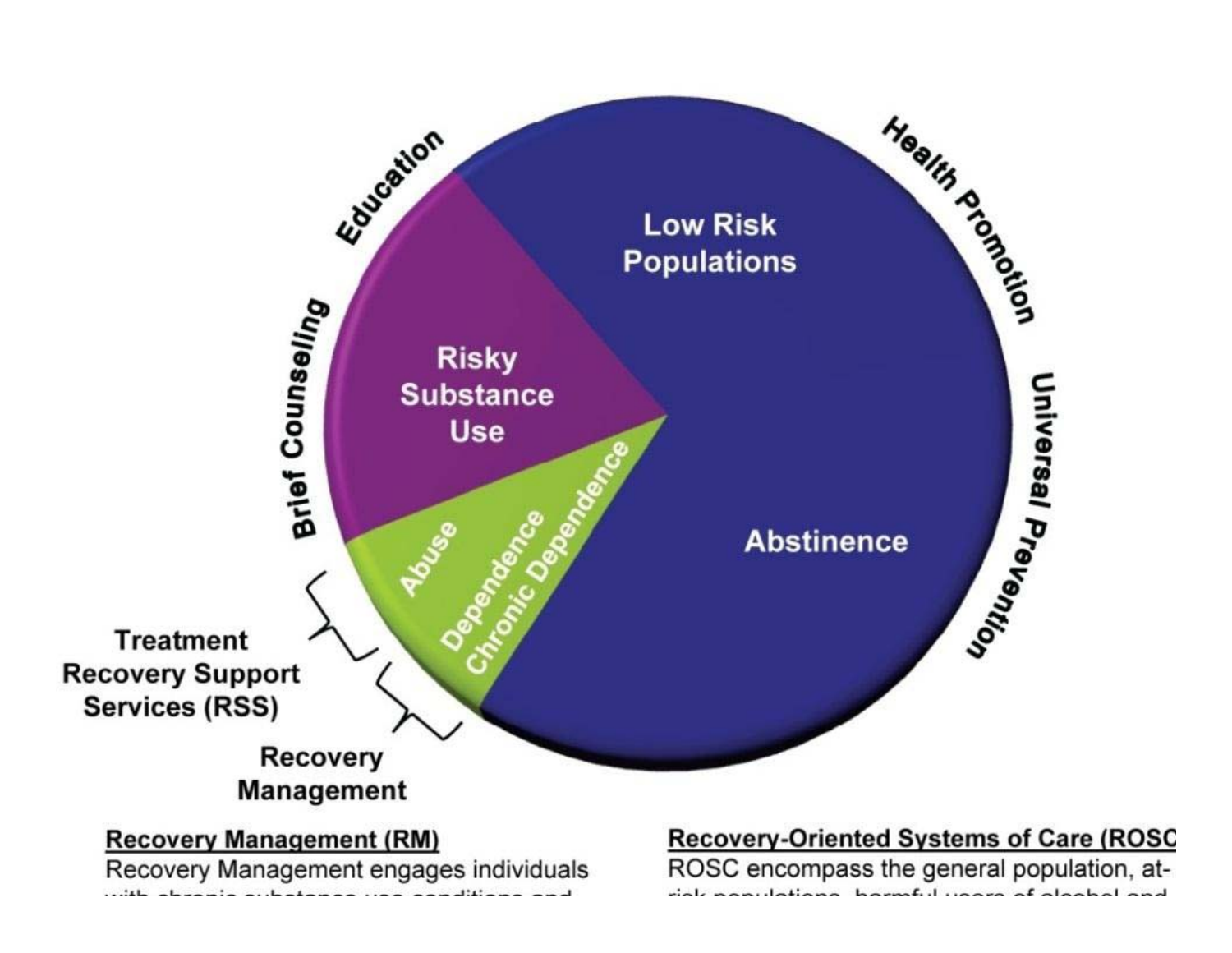# **Guiding Principles of Recovery**

- 1. Recovery emerges from hope
- 2. Recovery is person-driven
- 3. Recovery occurs via many pathways
- 4. Recovery is holistic
- 5. Recovery is supported by peers and allies
- **6**. Recovery is supported through relationships and social networks
- 7. Recovery is culturally based and influenced
- 8. Recovery is supported by addressing trauma
- 9. Recovery involves individual, family, and community strengths and responsibility
- 10. Recovery is based on respect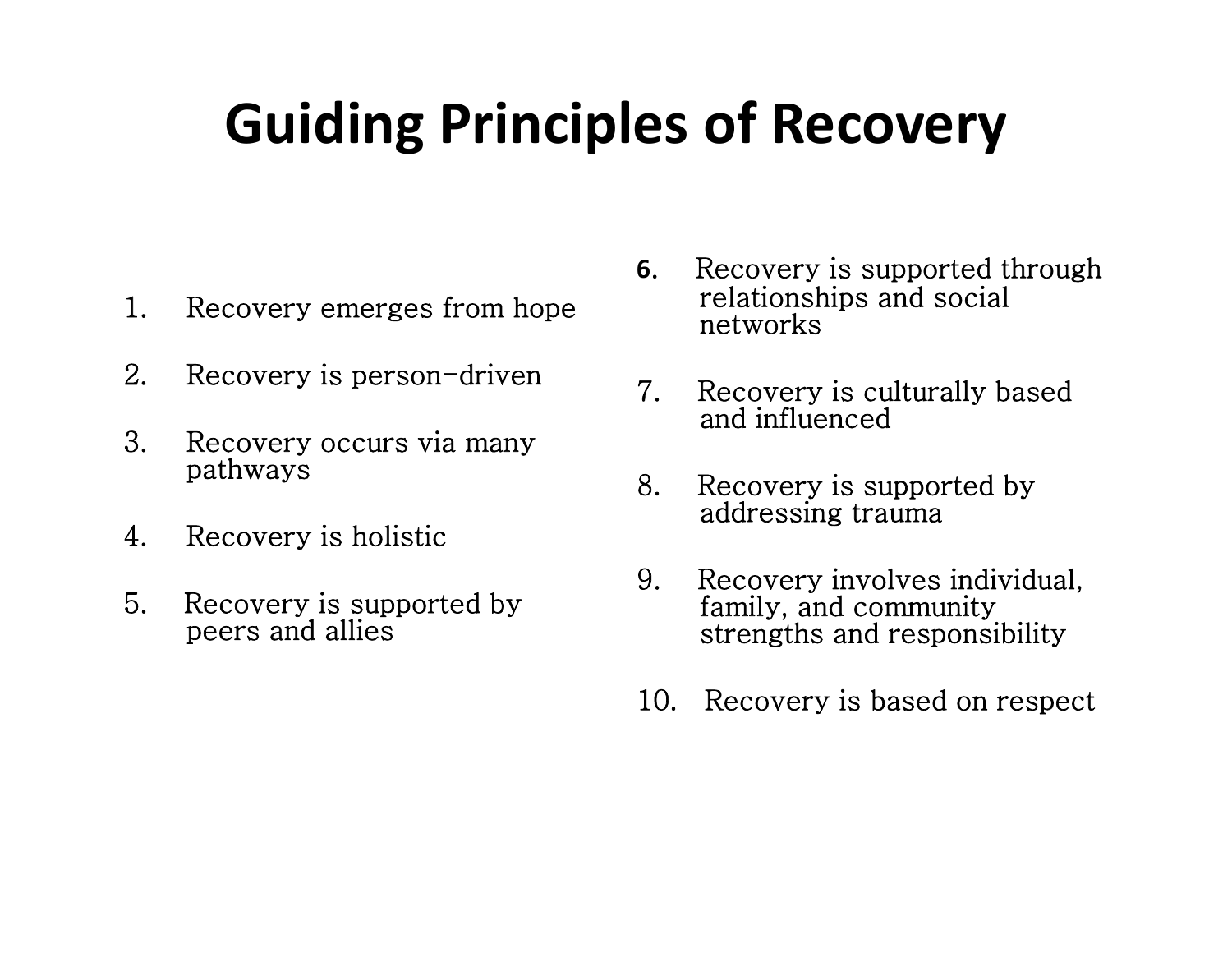# Maine Practice Guideline Domains

- Domain One: Recovery-Oriented Care Is Consumer Driven
- Domain Two: Recovery-Oriented Care Maximizes the Use of Natural Supports and Settings
- Domain Three: Recovery-Oriented Care Is Person Centered
- Domain Four: Recovery-Oriented Care Is Timely, Responsive, and Trustworthy
- Domain Five: Recovery-Oriented Care Is Effective, Equitable, and Efficient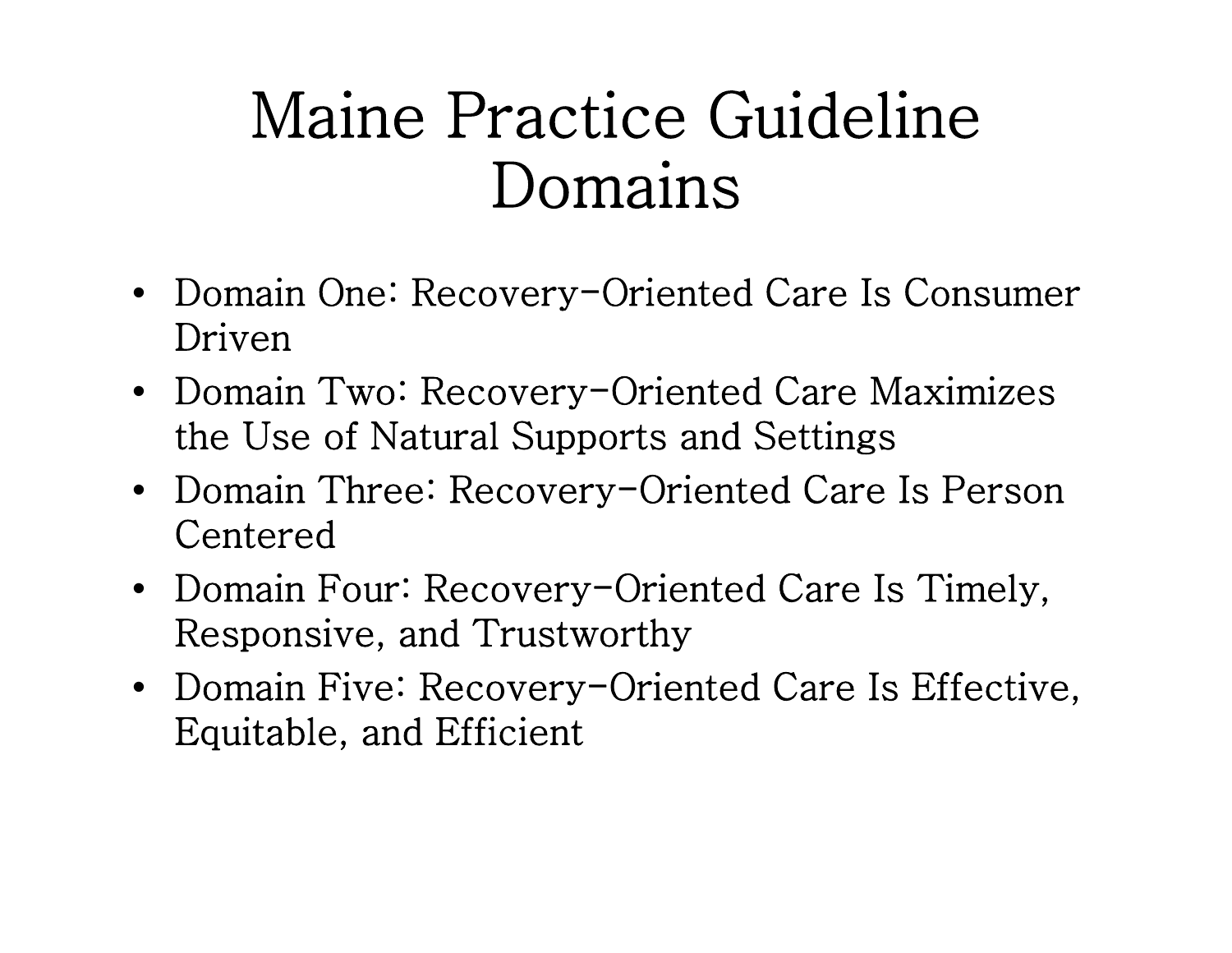

#### https://www.youtube.com/watch?v=fG8dIDycuBg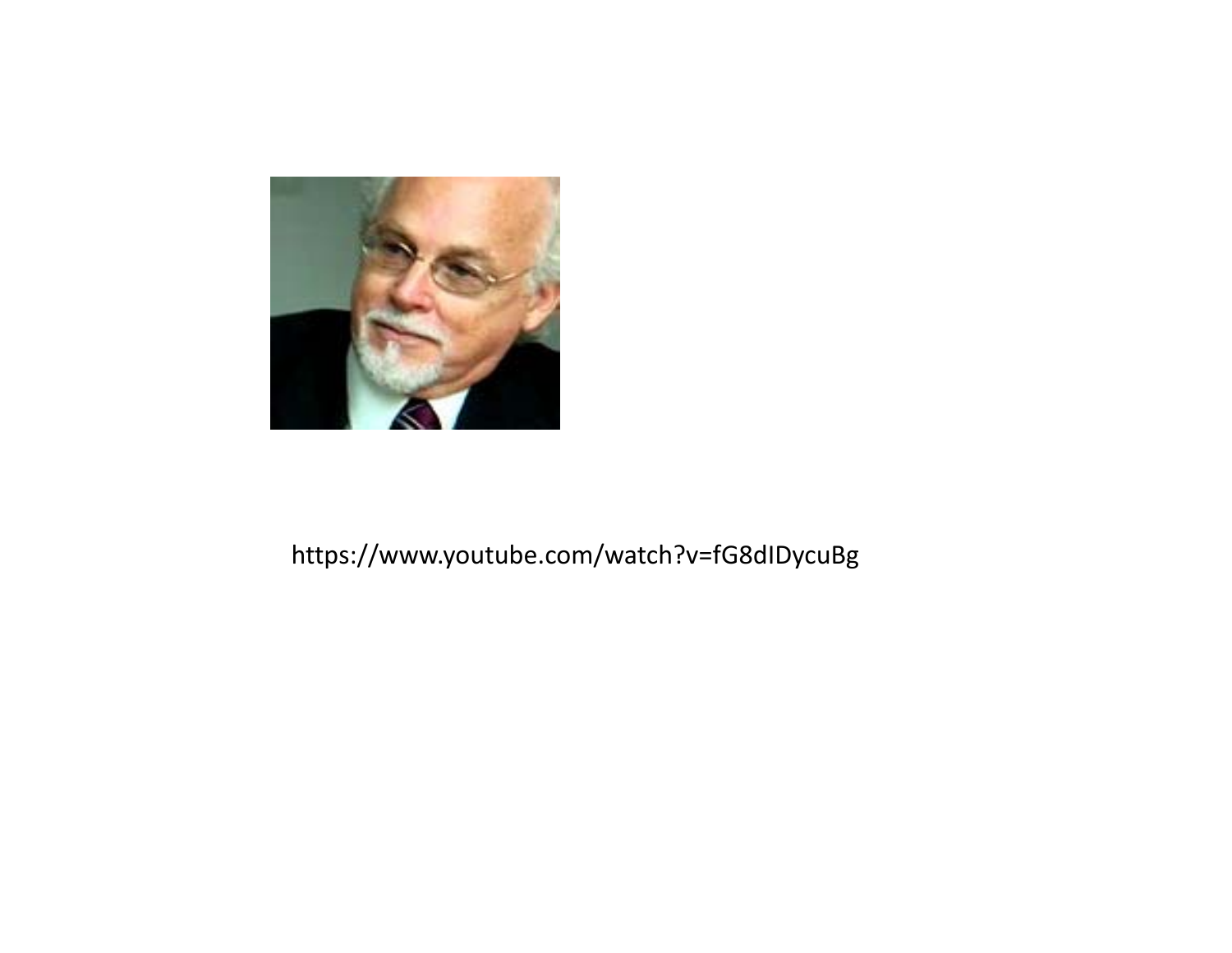### Group Exercise

SAMHSA Recovery Oriented Systems of Care Guidelines, September 2010

**Appendix B: Domain Self‐Assessment Checklists**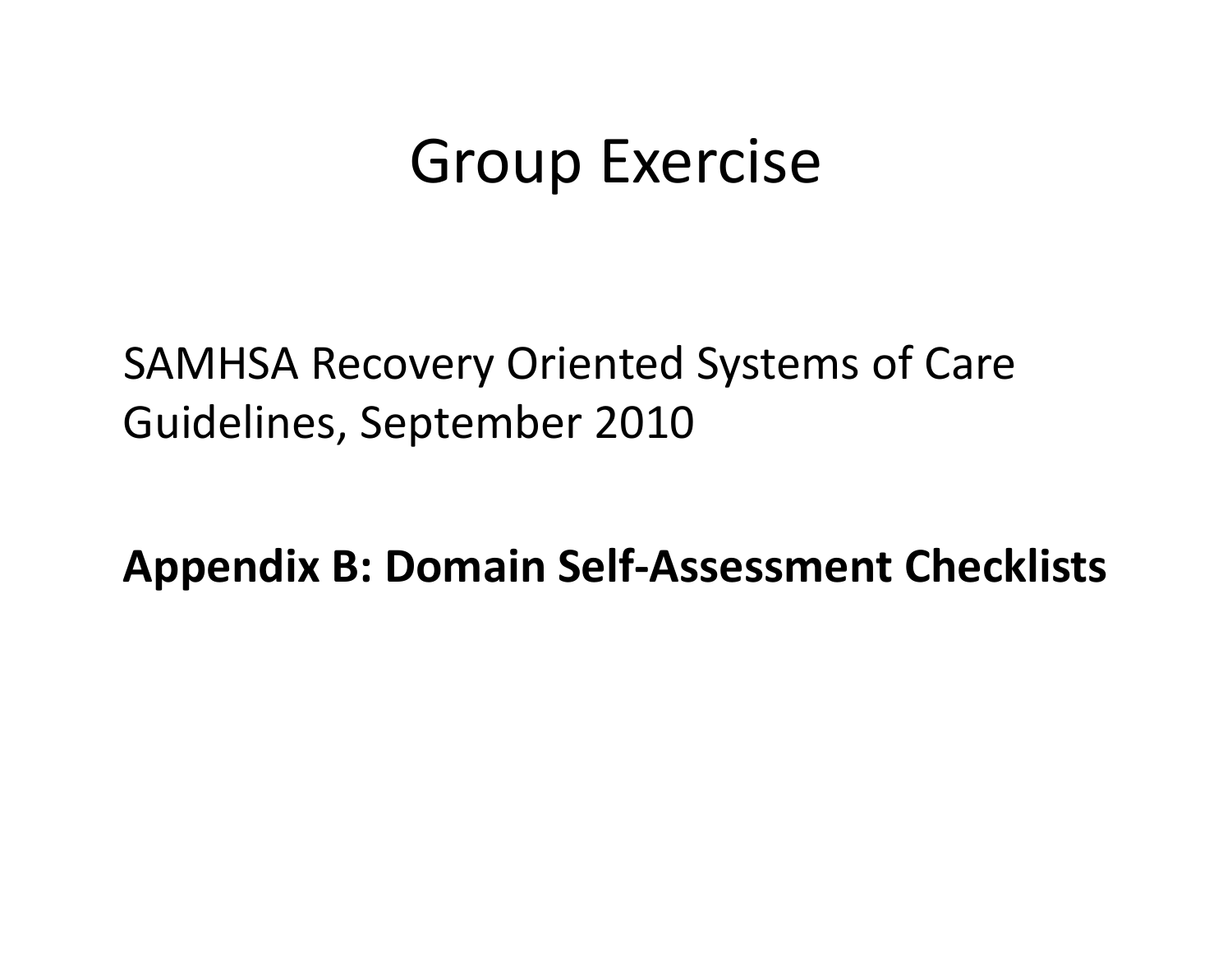#### Resources

 $\bullet$  Guiding Principles and Elements of Recovery-Oriented Systems: What do we know from the research?

http://pfr.samhsa.gov/docs/Guiding\_Principles\_Whitepaper.pdf

- $\bullet$  Recovery as an Organizing Concept http://www.facesandvoicesofrecovery.org/pdf/recovery\_symposium/GLATTCInte rviewClark.pdf
- $\bullet$  Building Resilience, Wellness and Recovery: A Shift from Acute Care to a Sustained Care Recovery

http://www.nattc.org/ Go to Resources & Publications; Type, Building Resilience, Wellness and Recovery' in Search bar and press 'Go.'

- $\bullet$  Connecticut Department of Mental Health and Addiction Services: Proposed Model for Mental Health Recovery and Recovery-Oriented Services http://www.ct.gov/dmhas/lib/dmhas/recovery/mhmodel.pdf
- $\bullet$  The Institute for Research, Education, and Training in Addictions (IRETA) http://www.ireta.org/